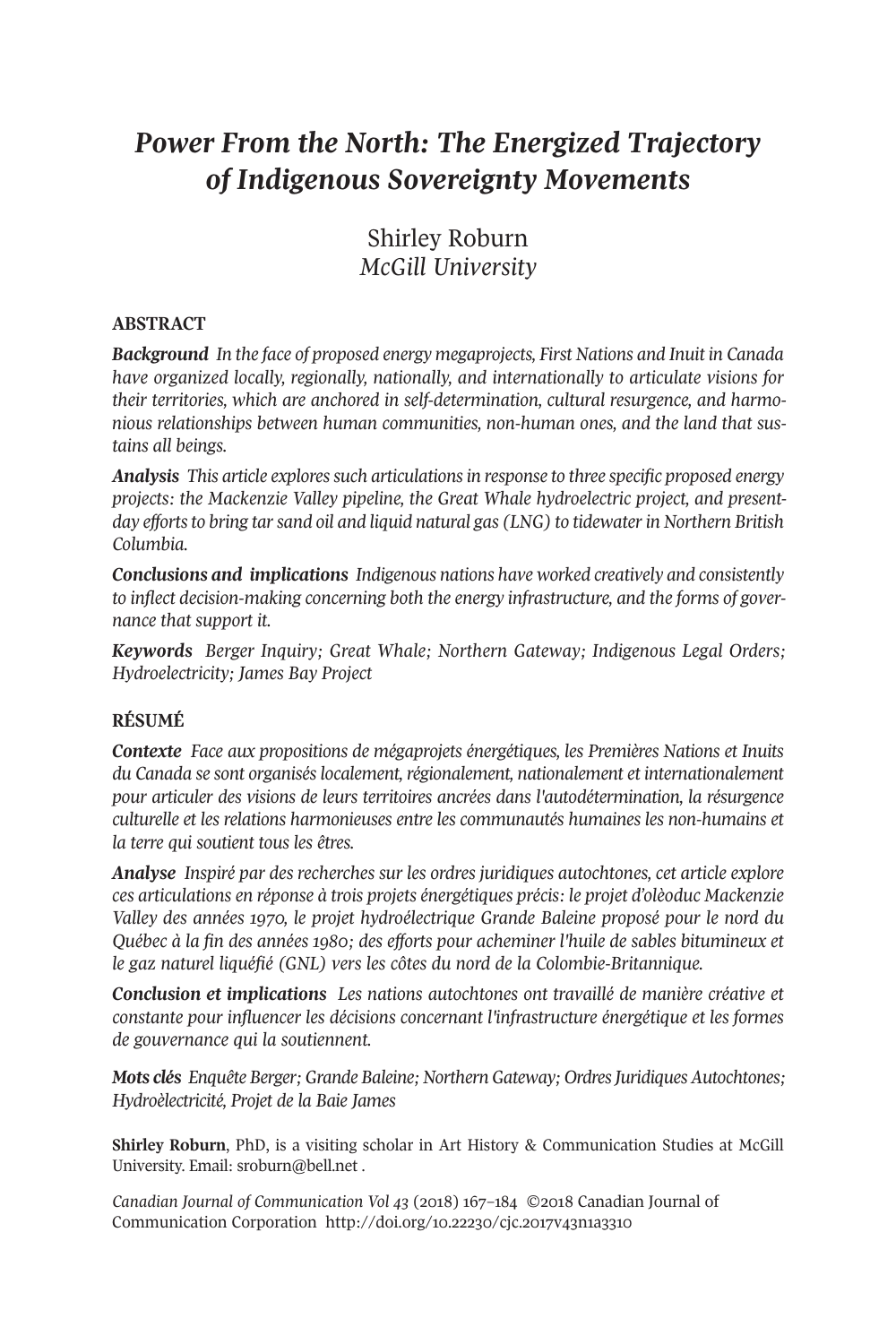#### **Introduction**

Large-scale energy projects, ranging from tar sands extraction in Northern Alberta, to extensive fracking in the Horn River basin in northeastern BC, to massive hydroelectric complexes in Northern Québec, Manitoba, and Labrador, have radically reshaped Canadian landscapes and ecosystems in the space of a few short decades. Where these projects take place with little or no consultation, extracting billions of dollars in resources while providing little benefit—and often a great many social and environmental ills—to local communities, they partake in a longer trajectory of dispossession of Indigenous lands and impoverishment of Indigenous families and cultures that has been ongoing in Canada since before Confederation. In the face of such projects, First Nations and Inuit have organized locally, regionally, nationally, and internationally, articulating visions for their territories anchored not in resource exploitation but in selfdetermination, cultural resurgence, and harmonious relationships between human communities, non-human ones, and the land that sustains all beings.

This article explores those articulations in response to three specific energy projects: the Mackenzie Valley pipeline proposal of the mid-1970s, the Great Whale hydroelectric project proposed for Northern Québec in the late 1980s, and present-day efforts to bring tar sand oil and liquid natural gas (LNG) to tidewater in Northern British Columbia. Spanning nearly fifty years, these examples help illustrate the multigenerational efforts of First Nations and Inuit, through savvy use of communicational and cultural systems, to define their communities and rights in opposition to the power projects of the Canadian and Quebecois states. In particular, it focuses on the ways that Indigenous communities have pushed the limits of communicational forms in order to exceed the narrow bounds of legal and bureaucratic processes (court cases, public hearings, etc.) to assert their legal orders within the public sphere.

### **The Mackenzie Valley Pipeline Inquiry**

The 1974–1977 Mackenzie Valley Pipeline Inquiry (MVPI)<sup>1</sup> is an exceptional example of a government-initiated energy project assessment process that furthered Indigenous legal orders. It helped reset the trajectory of Northern Indigenous-Canadian state relations to the point that, over forty years later, the MVPI and its commemoration have become part of the deliberative, ceremonial, and storied practices of Northern communities. This section ends by discussing *Inquiry*, a travelling interactive exhibit featuring the voices and faces of MVPI participants. The ways the exhibit is used in Northern communities as a teachable momentillustrates how Indigenous legal orders are at work long before and long after any given energy project "flashpoint." By returning to re-examine the MVPIin the present (through *Inquiry*), after cycling temporally, geographically, and across different realms of consideration and interaction, this section mirrors some of the deliberative processes that characterize how Indigenous legal orders operate and permeate more linear types of consideration.

The MVPI was struck in 1974 in order to make recommendations to the Canadian government about a proposed pipeline that would deliver gas 3,860 kilometres, "from Prudhoe Bay, Alaska, across the Northern Yukon, then south from the Mackenzie River delta to mid-continent" (Berger, 1988, p. 1). It emerged in a context in which Northern Inuit and First Nations were becoming increasingly organized and effective in demand-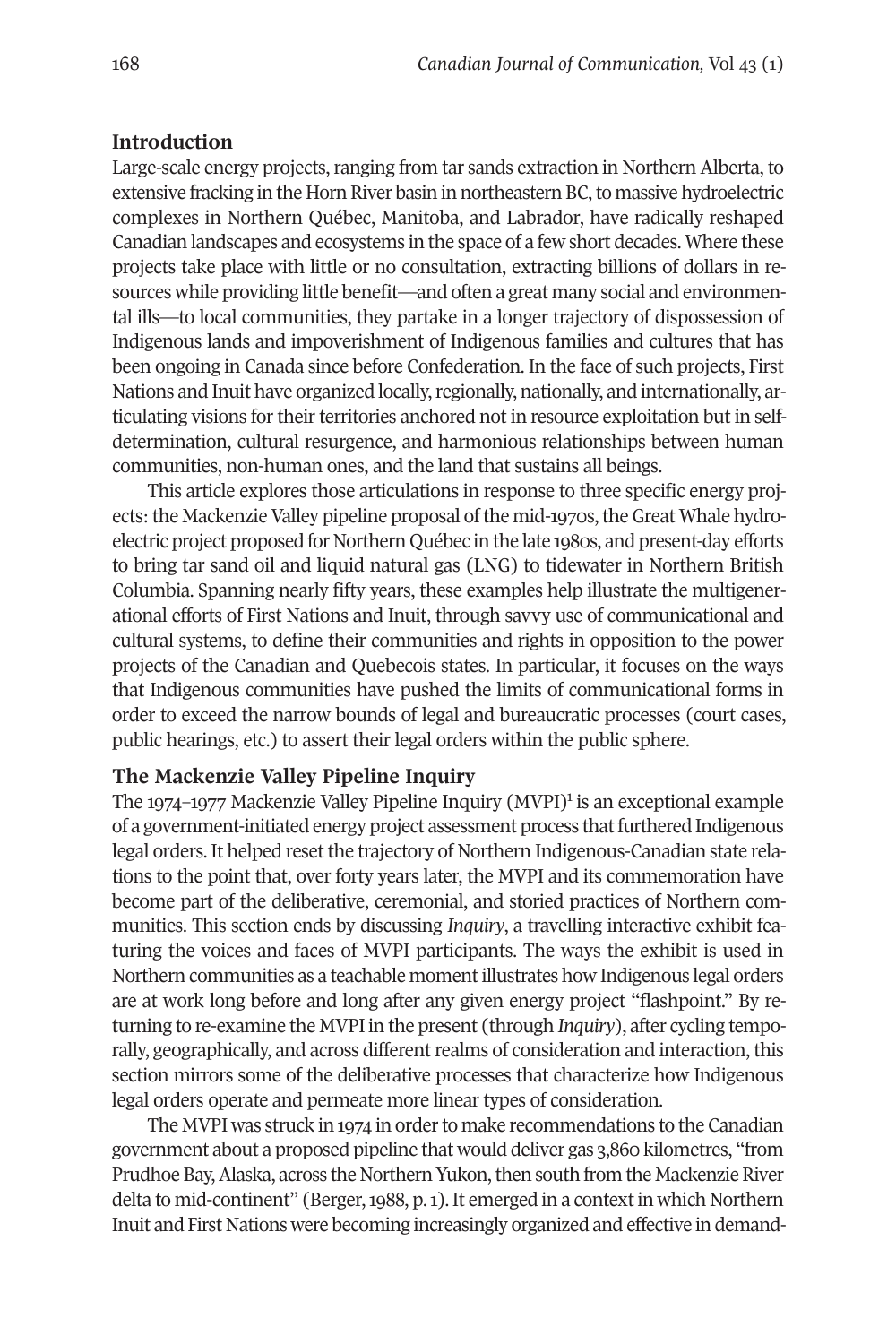ing greater accountability from government, and greater local control over lands and services. The infamous 1969 White Paper, in which the Trudeau government proposed assimilating Indigenous people and eliminating their unique status within Confederation, had galvanized Indigenous communities across Canada into collective organizing on a large scale (Department of Indian Affairs, 1969). This was especially true in the north. Kerry M. Abel (2005) details how, in the fall of 1969, sixteen Dene chiefs met in Fort Smith to form the Indian Brotherhood of the Northwest Territories (IBNWT), the precursor to the Dene Nation. Almost immediately, the IBNWT began advocating for systemic change. It challenged federal and territorial jurisdiction by encouraging Dene to boycott elections; it demanded that the education system be reformed to include more Dene teachers and Dene language; <sup>2</sup> and it actively pursued research and legal proceedings challenging the federal government interpretations of Treaty 8 and Treaty 11, arguing that the treaties were "agreements of friendship rather than land surrenders" and that "the printed text of the treaties differed from the oral versions to which they had consented" (Abel, 2005, p. 251).

Proactive moves on the part of the IBNWT, such as Chief Francois Paulette of Fort Smith filing a "caveat" temporarily halting further claims or land sales over a one million square kilometre area of Chipewyn traditional lands in 1973, made it clear that it would be politically untenable to not meaningfully consult with the Dene on massive development projects in their homeland. In January of 1974, Minister of Indian Affairs and Northern Development Jean Chrétien asked Justice Thomas Berger to lead the newly formed Mackenzie Valley Pipeline Inquiry. Berger's litigation of the Calder case a year earlier had led the Trudeau government to shift its official position of not recognizing aboriginal title beyond the scope of its own treaty interpretations, and to begin negotiating the James Bay and Northern Québec Agreement discussed in the next section.

Heeding the advice offered at preliminary hearings in three regional centres (Yellowknife, Inuvik, and Whitehorse) in 1974, Justice Berger delayed the MVPI hearings for a year, secured funding for Indigenous organizations and environmental advocates to hire expert advisers to support their submissions, and agreed to take the hearings to every interested community along the proposed pipeline corridor. These and other key process suggestions originated with Indigenous leadership. Berger modified processes to respond to the ways Indigenous leaders wished to consult and be consulted, and thus evolving a hearings format that the lifeworlds of Indigenous communities could enter into. This set up the preconditions for Indigenous legal orders to emerge within the deliberative processes of the MVPI and, to a lesser degree, in the media that covered it.

On April 2, 1975, Berger opened the first community hearing of the Inquiry, at Moose Kerr School in Aklavik by stating:

I am here so that you can tell me what you think, and so that you can say what you want to say. I want you, the people who live here, who make the north your home, I want you to tell me what you would say to the Government of Canada if you could tell them what was in your minds. (Berger quoted in O'Malley, 1976, p. 14)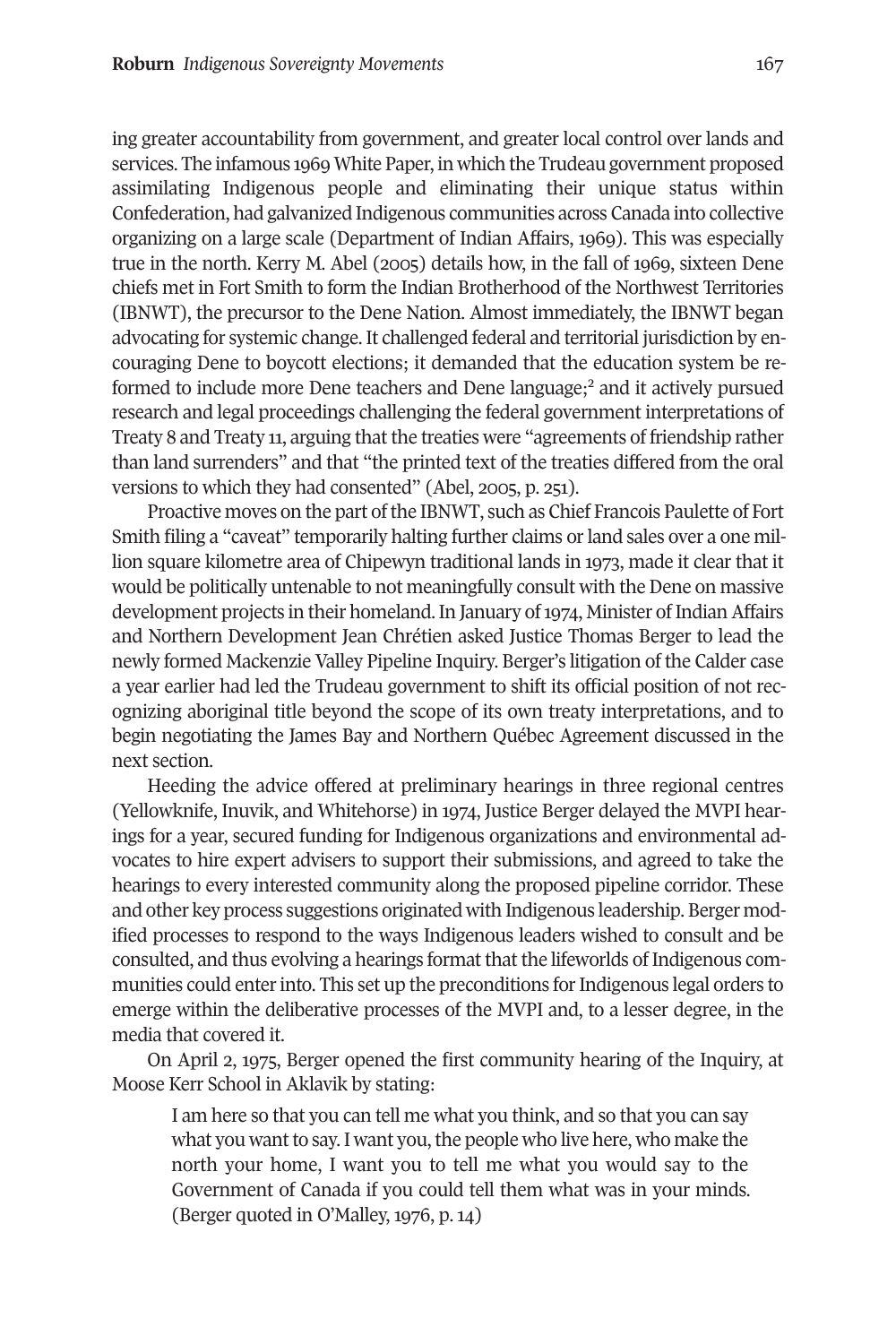This request was very different from typical federal or territorial government requests for submissions to environmental assessment processes or hearings because it placed no strictures on what people discussed. Intervenors were able to speak for as long as they had something to say. Similarly, for the community hearings Berger did not restrict his gathering of evidence to the formal proceedings. He toured camps and settlements and observed community food gathering, witnessed dances and ceremonies, and visited sites of archaeological and spiritual importance. In orderto maximize participation, community hearings were scheduled to avoid conflicting with significant activities on the land. On the second day of the first community hearing, Berger brought the inquiry to the home of a man too sick to come to the school gymnasium.

The idea that Justice Berger would make a pilgrimage to visit a community elder to request input on an important decision fits with Indigenous protocols in the region. This and Berger's other unorthodox approaches resonated with underlying tenets of Indigenous governance. John Borrows (2010) points out that many Indigenous societies "encourage very broad participation across their citizenry and may be regarded as being radically egalitarian" (p. 29). Inuvialuit, Gwich'in, and Dene traditions of community decision-making, rather than democratic, are deliberative and consensusbased; the underlying expectation is that every affected individual has input on crucial decisions and that all viewpoints will be taken into account.

As Borrows (2010) points out, "processes of persuasion, deliberation, counsel, and discussion" (p. 18) form an important aspect of Indigenous legal tradition, and were in active use by the communities of north Yukon and the MacKenzie valley, which participatedinthe Inquiry inunprecedentednumbers.Communityhearings tookona character that echoed the forms and methods of these community deliberative processes. For example, hearings would continue until everyone who wanted to had had the chance to speak, and often a large portion of the community did, with hearings continuing for twelve or fourteen hours, and people staying to listen to each other, rather than just making their own presentation and leaving. For example, in Old Crow, roughly 80 of 200 residents spoke, a remarkable number taking into account that the population included children, and that normally some families would be out on the land (Page, 1986).

Many presenters offered evidence through life stories and traditional stories. While commissioners at most kind of public hearings would balk at a presentation beginning, as Fred Widow's did, with "I am going to tell you my life history," as both Indigenous legal scholars and anthropologists argue, <sup>3</sup> such narratives have multiple functions including to "teach, guide, and reinforce behaviour" and to create "a framework for thinking and relating" (Clifford, 2016, p. 768). Robert YELḰÁTŦE Clifford (2016) contends that such frameworks or cosmologies stress balance and harmony not only between people, "but also between the physical and metaphysical (people and the cosmos) and the physical and ecological (people and the land)" (p. 789). 4

Indigenous communities used the space created by the Inquiry for community deliberation. Bringing forward evidence grounded in their cosmologies, including stories, ceremonial and traditional activities, and presence on the land (and thus co-presence of non-human agents/actors), Indigenous intervenors articulated the sacred, natural, deliberative, positivistic, and customary laws that guided perceptions and de-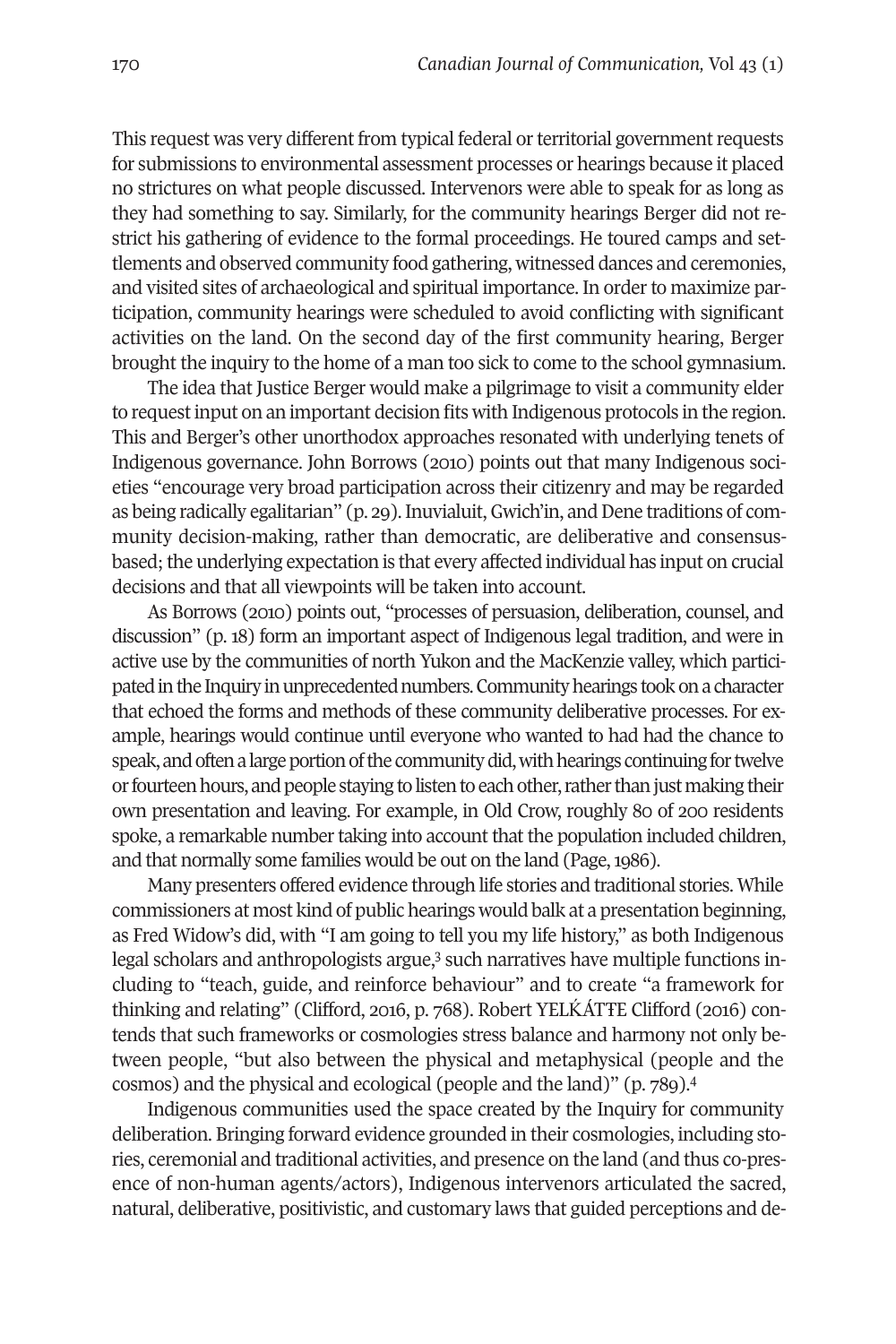cision-making at the community level. [5](#page-14-1) As the deliberations were broadcast and covered by community newspapers and newsletters from settlement to settlement to settlement, they created a robust conversation across communities and nations, effectively reinvigorating the exercise of Indigenous legal orders in the region.

Daily Indigenous and English-language coverage by the Canadian Broadcasting Corporation (CBC), which proved crucial in catalyzing both community and national dialogue about Northern development, came about largely because of Berger's personal determination. Since 1973, when the Inuit Tapirisat of Canada (ITC) asserted that all future CBC licenses should be refused for Inuit settlements unless the broadcasts would be 80 percent in Inuktitut, Inuit organizations had been vocal in challenging the CBC's lack of Northern language and Northern content programming. Just weeks before the Inquiry opened, Northwest Territories Indigenous leaders journeyed to Ottawa to intervene at the CBC's February 1974 network license renewal hearing, where they criticized the network's paltry Northern Indigenous language programming. [6](#page-14-2) However, it was only after Berger wrote to the federal government, using his personal clout to secure \$500,000 in special funding, that the CBC agreed to cover the MVPI in six native languages (Page, 1986). This single decision substantively increased weekly Indigenous language news programming in the north. Primetime radio broadcast one hour per day of the hearings, equally split between English and each aboriginal language. Following the national news, CBC television aired five minutes from the hearings in English followed by five in a different aboriginal language each day of the week (Berger, 2014). In addition to securing funding for multilingual daily CBC North broadcasts, Berger instructed his staff to contact a raft of radio, television, and newspapers both in the North and in southern Canada, and to encourage the presence of the National Film Board and of independent filmmaker Jesse Nishihata. <sup>7</sup> The main CBC network as well as *TheGlobe and Mail* and *Edmonton Journal* assigned journalists to supplement the regular coverage of the MVPI provided by the Canadian Press wire service (Page, 1986).

Accessing and shaping the developing Northern telecommunications infrastructure was crucial to broader efforts by Northern Indigenous communities to evolve expressions of their sovereignty and rights and overcome ruptures caused by the imposition of colonial governments and policies. Indigenous governance persisted in the north through the day-to-day exchanges and activities of the people (including non-human persons) on the land. Amplifying these expressions through the airwaves—whether through reinforcing human/animal relationships by improving radio and satellite communication for hunters out on the land, or by circulating cultural events and stories over the radio—extended the reach and power of Indigenous knowledge and Indigenous protocols.<sup>8</sup> Chiefly due to Berger's own initiative and resolve,<sup>9</sup> the hearings became a conduit for Northern community testimony to reach Southern Canadians and speak back to popular mythologies of the North as a wilderness frontier and resource engine for the Canadian state.

The extensive media coverage of the Inquiry in both the North and Southern Canada marked the first time that Northern Indigenous voices, lifeworlds, and law had a substantive, regularly recurring presence in airwaves awash in Southern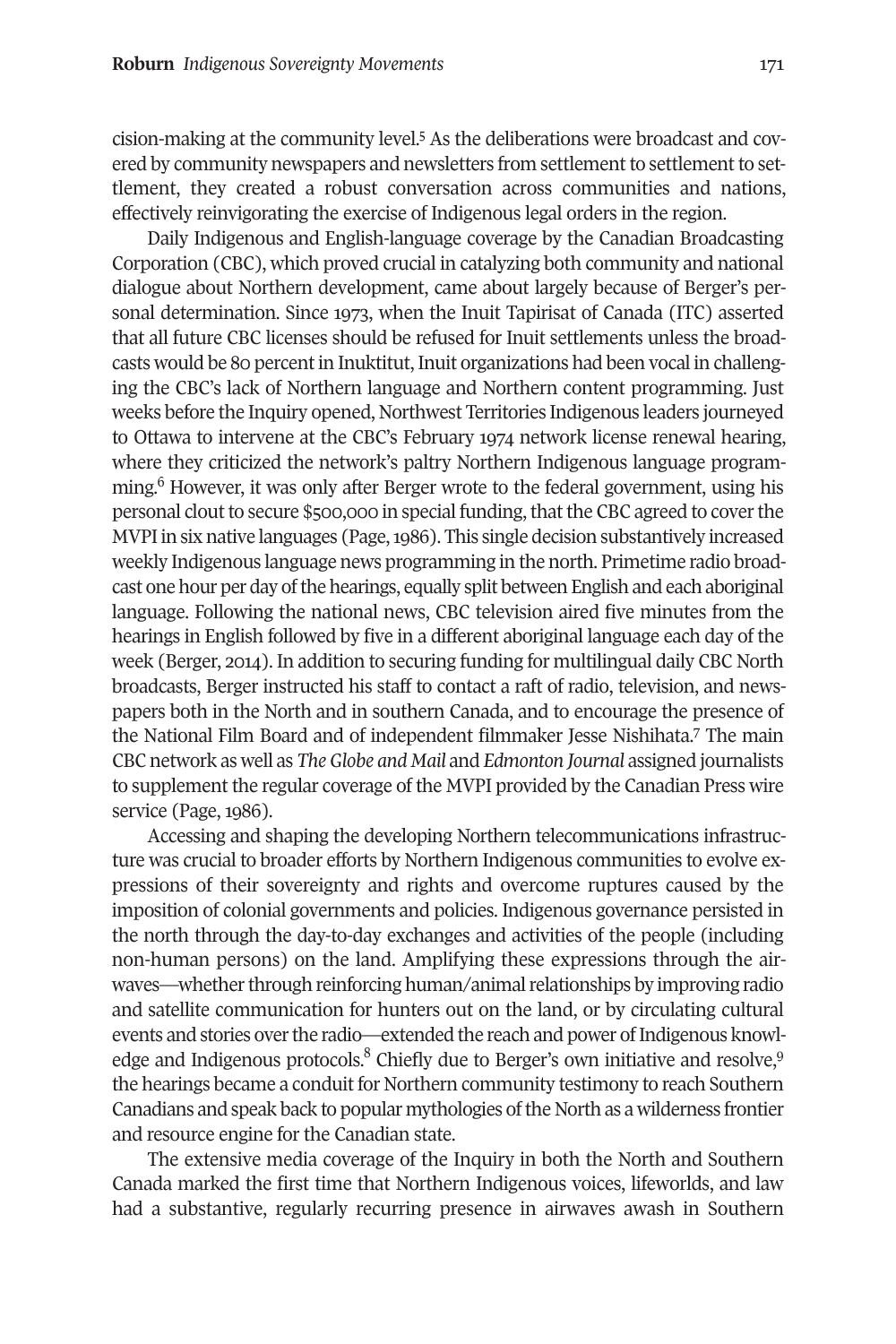Canadian andAmerican produced news, sports, and entertainment.Aaron Mills (2016) argues that law grows out of its cultural context and that Indigenous law cannot be coherently understood, interpreted, and enforced without a profound understanding of Indigenous lifeworlds. The MVPI functioned as a hybridized space in which Indigenous lifeworlds and legal orders could enter into conversation with Canadian legal tradition, denaturalizing concepts such as property and liberty, and prompting broader conversations about Indigenous rights, settler responsibilities, and appropriate behaviour on the land. A generation of Indigenous leaders with Western educations shepherded this process. During the hearings, they coordinated official submissions that supported their claims with scientific and social scientific research and evidence. The gave testimonies that both articulated Indigenous demands and clarified Indigenous values and cosmologies, framing and rendering legible community testimony that was difficult to interpret cross-culturally.

Toward the end of the MVPI, Berger held hearings in major cities across Canada, from Vancouver to Halifax, sustaining the interest of southern media; his effectiveness in holding the interest of Canadians was so great that, upon its release, the first volume of the MVPI's final report landed on Canadian bestseller lists. It remains the bestselling Canadian government report of all time. This popularity lent support to Berger's key recommendations that rather than a pipeline, an 18 million hectare international conservation area be created in Alaska and Yukon to protect the calving grounds of the Porcupine caribou and no pipeline proceed through the Mackenzie Valley for ten years, while governments negotiated land claims settlements.

The impact of the MVPI has reverberated through Northern politics ever since. The MVPI process laid the groundwork for the modern Northern land claim and selfgovernment treaties; <sup>10</sup> it was the catalyst for Northern Indigenous people to seriously engage with state political processes in large numbers, in many cases developing skills as orators, organizers, strategists, and negotiators. The MVPI also linked individual Northern communities within a circuit of public dialogue through which the communities not only came to a consensus on pipeline proposals but also began to articulate their identities and aspirations as nations in relation to the Canadian state. Despite limitations and frustrations, Indigenous people succeeded in having key demands and priorities addressed. This empowered a generation of Indigenous leaders to believe that pursuing their rights and engaging with the Canadian state could result in real improvement. Finally, the MVPI shifted the tenor of Indigenous-Canadian relations; because the stories it told circulated widely through southern media, Canadians learned about and connected to the concerns of Indigenous Northerners. Ratherthan facing off against an abstracted Canadian state represented solely by its agents and their power, Indigenous Northerners began to build connections to and leverage with Canadians who could hold their government to account.

A measure of the lasting impact of the MVPI is the popularity of the interactive *Inquiry* exhibit, featuring the voices and faces of Mackenzie Valley Pipeline Inquiry participants. Its first iteration toured for five years beginning in 2010, visiting twentyfive communities in the Mackenzie Valley, several colleges and universities in Southern Canada, and the Smithsonian in Washington. As exhibit curator Drew Ann Wake de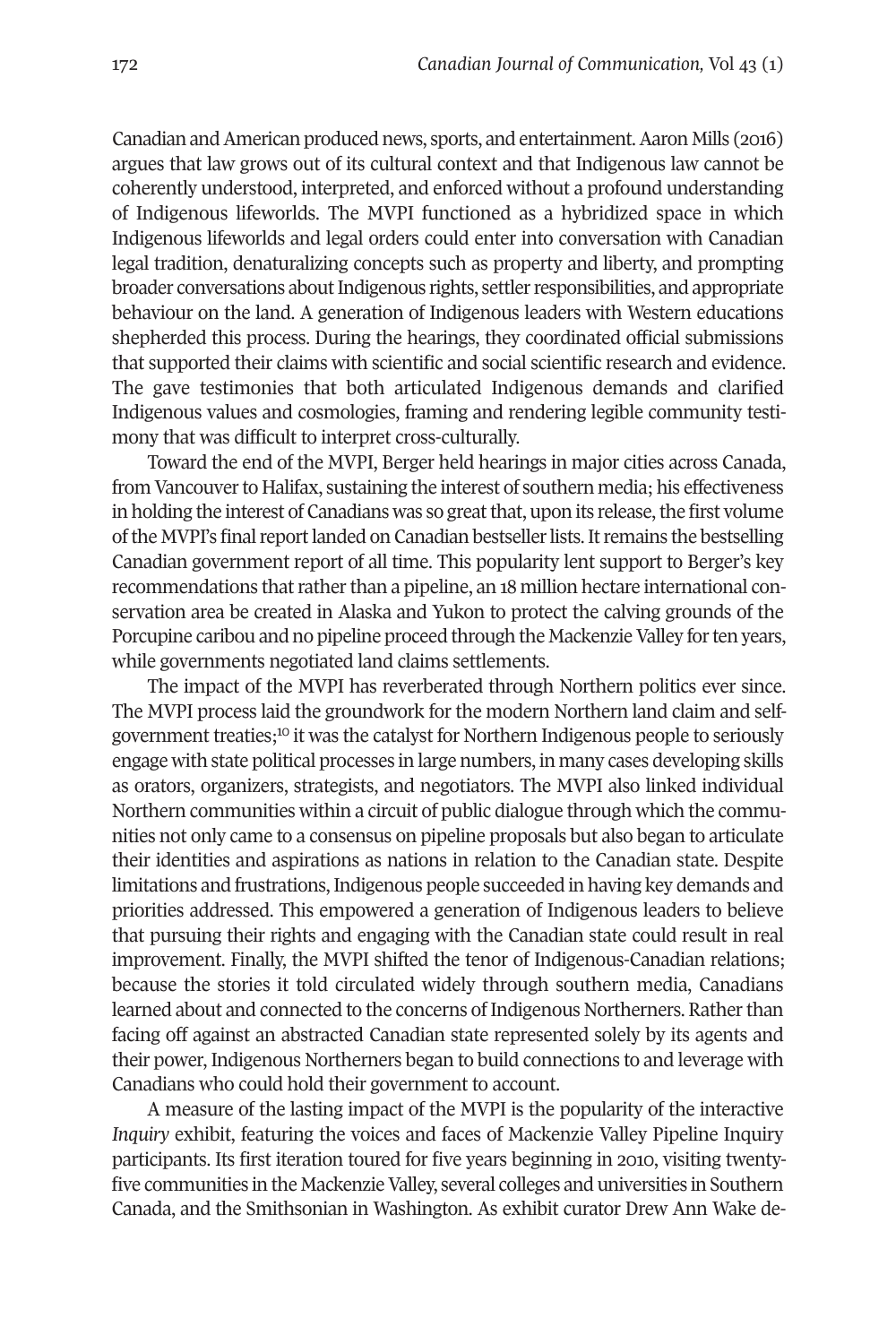scribes of her experience of the very first *Inquiry* exhibit, attended by almost all 120 community members in Nahanni Butte:

I could see the lights coming from all parts of the village and there were allterrain vehicles and people were driving the elders, who had been alive at the time of the inquiry. The elders all started to tell their stories of when they spoke to Judge Berger. So that's when we realized that this was going to be a huge success for the people in the communities. (quoted in Gray, 2014)

The *Inquiry* project has since branched out into supporting communities not only in recuperating lost audio and visual materials, but making videos and interactives sharing new information and conversations with elders from the MVPI era. *Inquiry* curators have partnered with educators from elementary school to university levels. InDehcho, educators partnered with *Inquiry* to train local youth to interview their elders for the bilingual *River Journey* website, creating culturally appropriate curricular materials. This was butthe first of several educational initiatives, including lesson plans and interactive websites, that have emerged from the *Inquiry* project.

Since 2014 a revised version of the exhibit, *Thunder in our Voices*, has continued to tour dozens of Canadian communities. Increasingly, it is been hosted in contexts that are explicitly linked to public debates about land-use planning in the 68,000 square kilometre Peel watershed, one of world's largest unroaded areas and a wintering ground of the Porcupine caribou herd, whose range the MVPI final report recommended protecting. In March of 2017, representatives of Peel case plaintiffs from the Vuntut Gwitchin First Nation, Tr'ondek Hwech'in First Nation, and the conservation community—in Ottawa for their Supreme Court hearing—joined their lawyer, and former head of the MVPI, Thomas Berger, QC, at a public panel in a Carleton University library space. That space simultaneously hosted *Thunderin our Voices*. Physically setting the Peel event in this context located the present-day legal battle, which tested the limits of a territorial government's responsibility to implementland-use plans developed through processes mandated under the Umbrella Final Agreement (UFA) signed by thirteen Yukon First Nations, within the larger legacy of the MVPI.<sup>11</sup> Telling the story of the MVPI, which was a significant milestone in the path to Dene, Gwich'in, and Inuvialuit cultural resurgence and self-determination, has itself become a governance practice, absorbed into the broader range of day-to-day activities through which Indigenous communities in the North steward their lands, exert their sovereignty, and plan for the future.

## **Great Whale**

If the MVPI represents a positive benchmark for large-scale energy project proposals creating needed dialogue to advance Indigenous rights, the situation facing Québec Cree and Inuit just over a decade later speaks to an opposite, and far more prevalent, reality. As Matthew Coon Come (1994), at the time the Chief of the Grand Council of the Crees, explains of efforts to dialogue in the face of the proposed Great Whale project:

We weren't getting anywhere in trying to get a public debate here in Quebec. We didn't get anywhere trying to get an energy debate, even here in Canada. So we went abroad, because we went to the people who were buying the energy, to question and raise the debate on energy policy.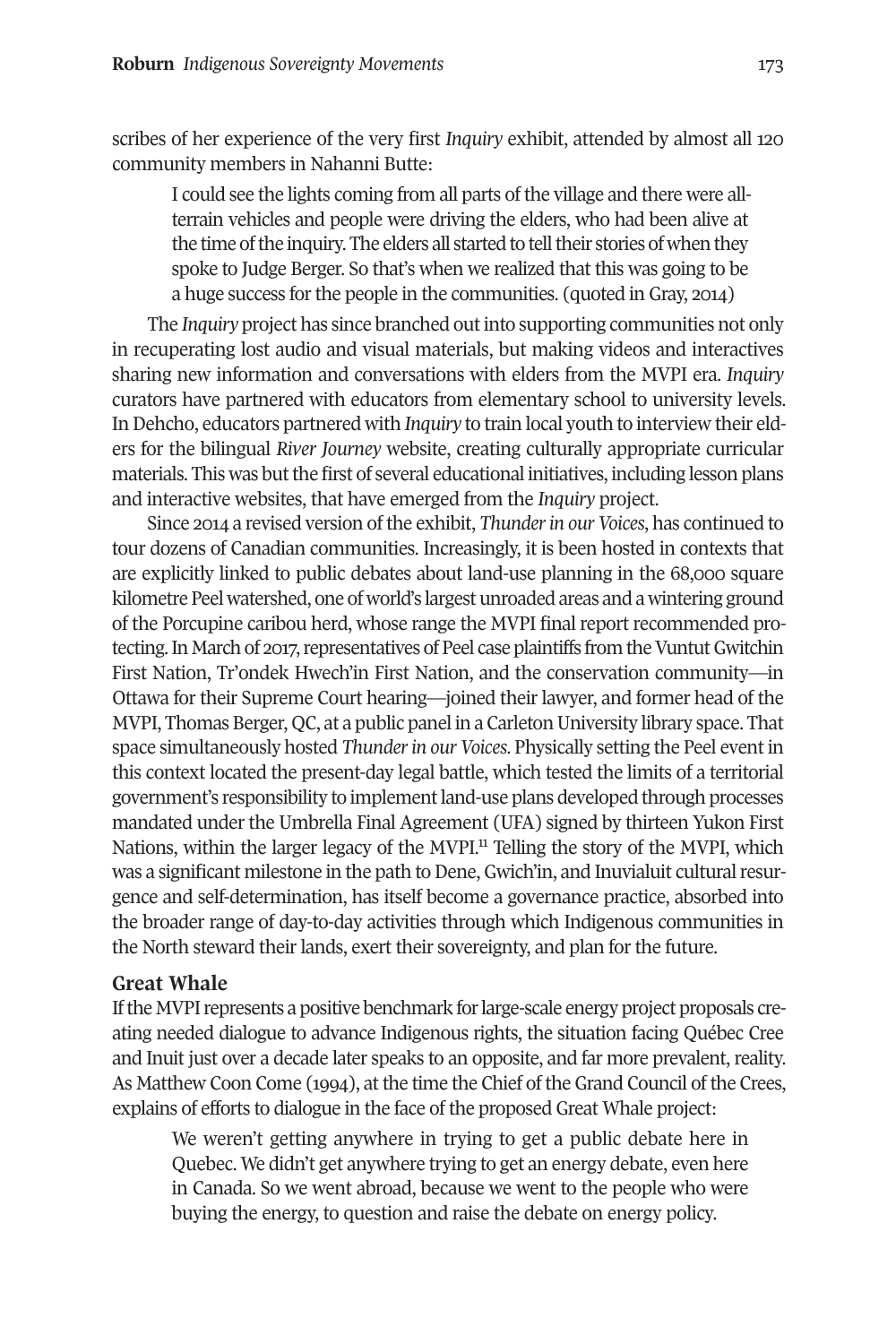Following the election in 1986 of Québec Premier Robert Bourassa, Hydro-Québec proposed moving forward on Great Whale, the second of three phases of the massive James Bay Project. When previously elected in 1970, Bourassa had championed the first phase of the project as his signature legacy and the engine of economic development in Québec (Dupuis, 2008). Well into the 1990s, construction of this La Grande phase was still ongoing, creating one of the largest hydroelectric complexes in the world with eight reservoirs flooding an area approximately 40 percent of the size of Belgium (Martin, 2008), increasing the water surface area within the La Grande watershed from 14 to 20 percent. Cree and Inuit, who had not been consulted before construction began, initially fought La Grande. However, under duress after the Court of Appeal of Québec ruled that the public interest of the Québec population at large superseded "the interests ... of about two thousand of its [Indigenous] residents" (Malouf quoted in Martin, 2008, p. 205), they negotiated the James Bay Northern Quebec Agreement (JBNQA) allowing the dams.

By the late 1980s, Cree and Inuit communities were suffering numerous deleterious effects from the project, ranging from damage to the subsistence economy (from mercury poisoning, loss of traplines, and changed wildlife migrations caused by the flooding), to village relocation and social upheaval. While the governments of Québec and Canada were extracting billions of dollars of resources from Northern Québec, they failed to provide the economic and social development promised under the JBNQA. Not only did Indigenous people make up less than one percent ofthe regional Hydro-Québec permanent workforce (Craik, 2008), they suffered from a severe housing shortage and sanitation and sewage services so substandard that in 1979, five Cree children in two Cree communities died in a gastroenteritis outbreak. Due to these severe deficits in the provisions of community health and social services, Grand Chief Billy Diamond in 1981 estimated that the Cree had spent one-quarter of the compensation monies meant to have been allocated to Cree economic development on funding infrastructure projects that were the responsibility of other JBNQA signatories (Diamond, 1981).

Cree and Inuit communities opposed a second project phase that planned to divert four rivers, flood 865 square kilometres of land, and create four reservoirs feeding three massive power-generating stations.Yet within Québec, powerful discourses propagated by both the government and Hydro-Québec described Cree and Inuit homelands as a "rugged, frigid land ... well-nigh uninhabited and inaccessible" (Boyd, 1976) that had to be developed to fulfill the national aspirations of Québec. Drawing on a two-million-dollar-a-year advertising budget, spentlargely within the province, Hydro-Québec mythologized the James Bay project as a means for Québec to "occupy its territory by mastering its waters, thus shaping its character and strengthening one of its key economic bases" (Boyd,1992). In these depictions, hydroelectricity provided jobs, economic development, and scientific knowledge and management of the land base. Former Hydro-Québec CEO Richard A. Boyd (1992), for example, described that the James Bay project led to twenty years of environmental studies:

Biologists, limnologists, ecologists, geographers, anthropologists, wildlife technicians, etc. joined the study groups and construction teams … I am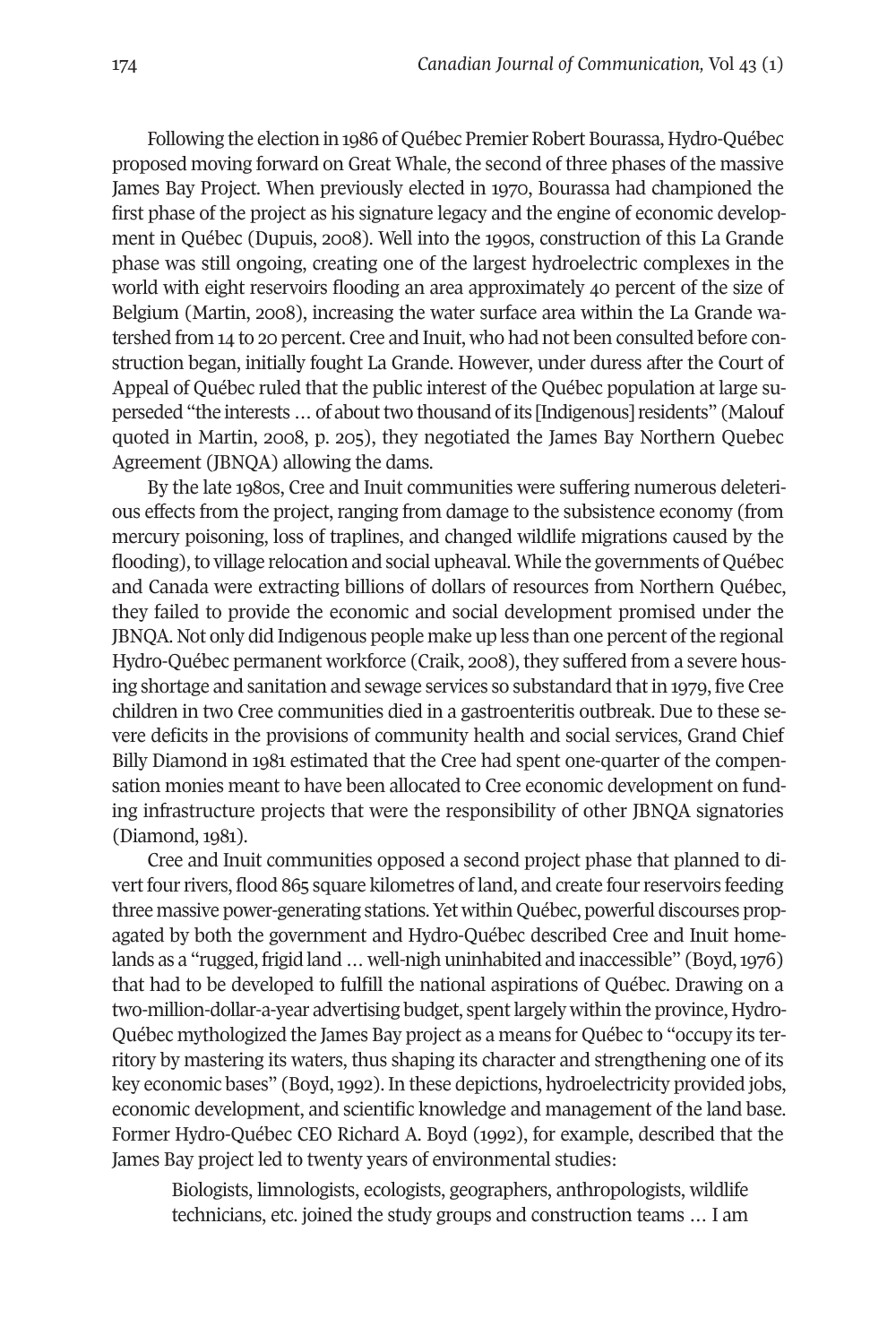sure that current knowledge on these territories outstrips by far, in terms of both quantity and accuracy, the accumulated knowledge on all other regions in Quebec. There, on the James Bay territory, for the benefit of other potential users of the region—and I am thinking, first and foremost, of the Native peoples—there exists a wealth of knowledge of every sort on Northern life and the natural environment, an abundance entirely unparalleled on this latitude and continent. (p. 42)

At a 1994 Hydro-Québec symposium, while opposing Great Whale during the first public debate between Cree representatives and Hydro-Québec since the James Bay project was announced, Grand Chief Coon Come (1994) condemned scientific and managerial discourses of Hydro-Québec that minimized the impacts of mega-hydroelectric projects as "controlled, remediable, acceptable":

Flooded land in their language becomes "terrestrial habitat converted into aquatic habitat." Mercury contamination is reduced from the 80 to 100 year problem identified by independent researcher to a 20-year problem. Mercury contamination was spoken of in Amsterdam as "an opportunity to do food substitution."

The "knowledge economy" of Hydro-Québec impoverished Indigenous people, eroding both knowledge and lifeways by flooding important cultural and harvesting sites and radically altering ecosystems. Economic benefits, as well as cultural pride at realizing such a large-scale feat of engineering, flowed to ordinary Quebeckers.

In 1991, the Societé D'Energie de la Baie James ran a series of ads in major Québec newspapers and magazines featuring "typical" Québecois families expressing hopes for jobs, cheap electricity, or clean energy source under the tagline "Ce que les Larose [or Gervais, Ducharme, etc.] attendent de Grande Baleine," followed by the slogan "NOTRE PROPRE ENERGIE." An article in the Societé D'Energie de la Baie James' special advertising insert, in the *Montreal Gazette* of March 23, furtherteased outthe narrative linking energy sovereignty and economic nationalism to the prosperity of everyday Quebeckers. It tells the story of Richard, a tinsmith from the village of St. Joseph-du-Lac, who finds good wages, pride, and a sense of community and accomplishment among his fellow workers building the La Grande 2A complex. Indeed, at the height of construction, over17,000 construction and manual labourers, many from economically deprived rural regions of Québec, found work on La Grande (Boyd, 1992). Hydro-Québec in these years accounted for five percent of Québec's GDP and 20 percent of all new investment in the province. Bolstered by the support of the Bourassa government, it maintained "a monolithic grip on public policy" (Wollock, 1993). Few expert scientists, engineers, and other professionals were willing to risk speaking publicly againstGreatWhale, especially with hundreds of high-level jobs for Quebec engineering firms and universities at stake.<sup>12</sup>

Hydro-Québec marginalized Cree and Inuit opposition by playing to racist stereotypes. The utility claimed that advances in healthcare, education, and social development were the results of the JBNQA and hence of hydroelectric development, while simultaneously suggesting that Inuit and Cree no longer followed their traditional ways and had grown soft and greedy: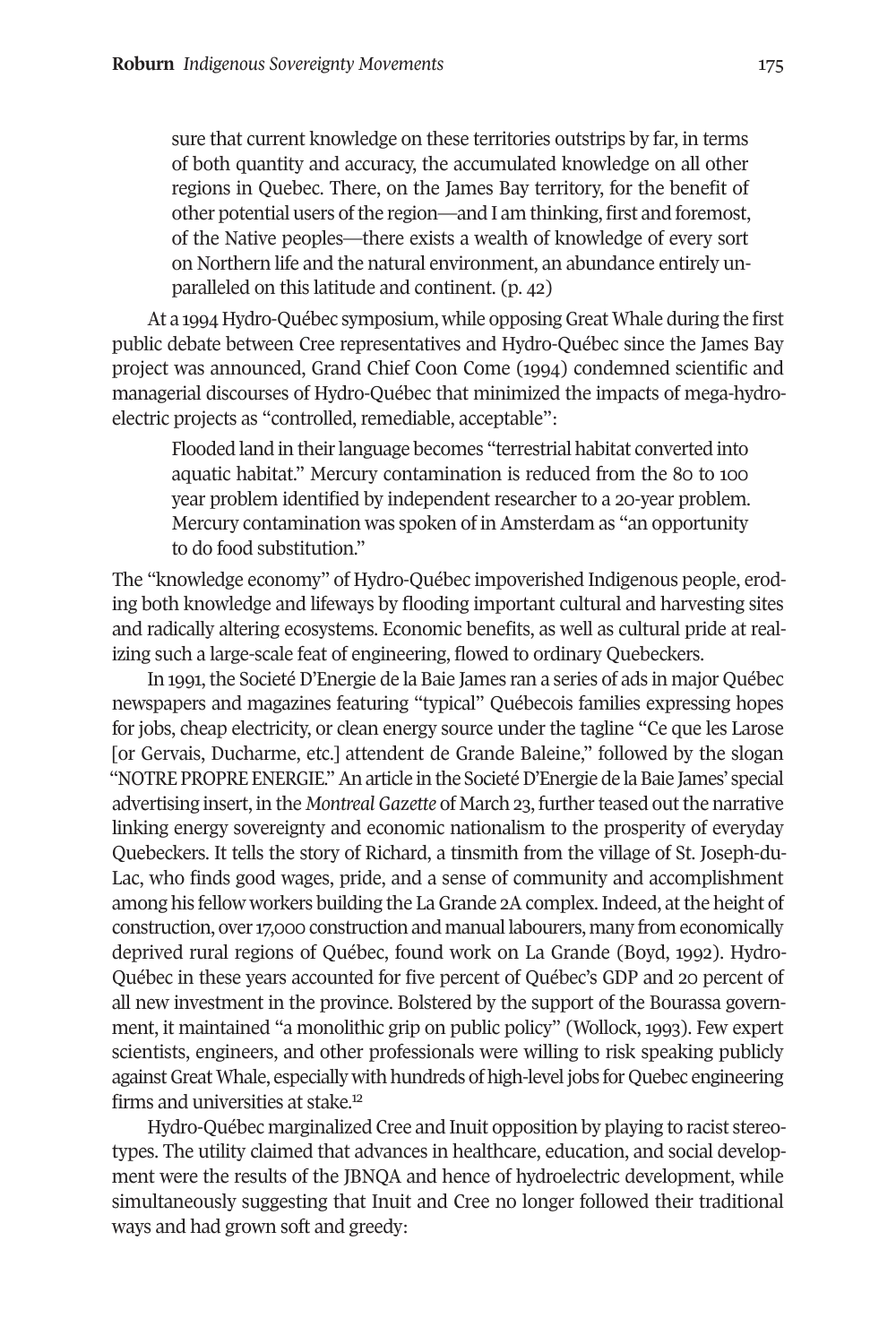I can recall the first discussions we had with the Cree chiefs, old people, traders, hunters, and shrewd individuals, at the early stages of the project, when we met with the Grand Council in the tent. The air was permeated with the odours of caribou, fish, and smoke. There were lengthy silences. The Cree just sat there, saying nothing ... Today, young Cree leaders seem to be more demanding, more insatiable, more like "spoiled children" than their fathers. (Boyd, 1992 p. 43)

Boyd, as CEO of Hydro-Québec at the time, knew well that JBNQA was actually negotiated largely in Montréal by Cree and Inuitleaders who were forthe most partin their twenties, and that many of these same people—as opposed to their children—were leading opposition toGreat Whale. However, his remarks played into prevailing stereotypes in which people who did not eschew modern lifestyles and technology could no longer lay claim to their culture and rights, and reinforced the prejudice that, supported by the largess of government, First Nations had a higher quality of life than other Quebeckers.In a March 1994 survey conducted by *La Presse* and Radio-Québec, 75 percent of Québec Francophones stated that they believed federal grants to First Peoples should be reduced or eliminated, and 52 percent felt quality of life was better in First Nations communities than elsewhere in Quebec (Nation, 1994).

Cree leadership launched multiple court cases against Great Whale, focused on preventing construction before an environmental assessment took place, and on establishing appropriate terms for the assessment. Along with Inuit leadership, they also continued to press their case in international forums such as the United Nations and the International Water Tribunal. However, the strategy that contributed most to stopping Great Whale was a successful campaign to convince American utilities not to buy Hydro-Québec's power. This campaign, catalyzed by the voyage of the Odeyak, was rooted in traditional values, Indigenous law, and the powerful appeal of Cree and Inuit stories of relationship to the land.

In 1990, Cree and Inuit from communities in the Great Whale watershed paddled the Odeyak, a twenty-foot canoe, from Ottawa to New York City, arriving on Earth Day. The Odeyak was launched at Victoria Island, an important ceremonial site for Algonquin people, and initially stopped in the Mohawk communities of Kanesatake and Kahnawake, which provided significant moral and practical support. Visiting these communities affected many paddlers profoundly, as they bore witness to the Mohawk struggle for cultural survival in a traditional territory completely overlain with non-native settlement and industry.<sup>13</sup> At the same time, the generosity, solidarity, and welcome they experienced motivated the Odeyak voyagers (Posluns, 1993).

The majority of the Odeyak's stops aimed to raise awareness among non-Indigenous communities in New England. Paddlers were met with a groundswell of enthusiasm:

the general absence of anything resembling planning and organization with which the trip began was overcome by the combination of the steady determination of the *Odeyak* travelers themselves and the comparable commitment of the host groups at each stage along the way ... supporters who came to describe themselves as "River people" developed devotion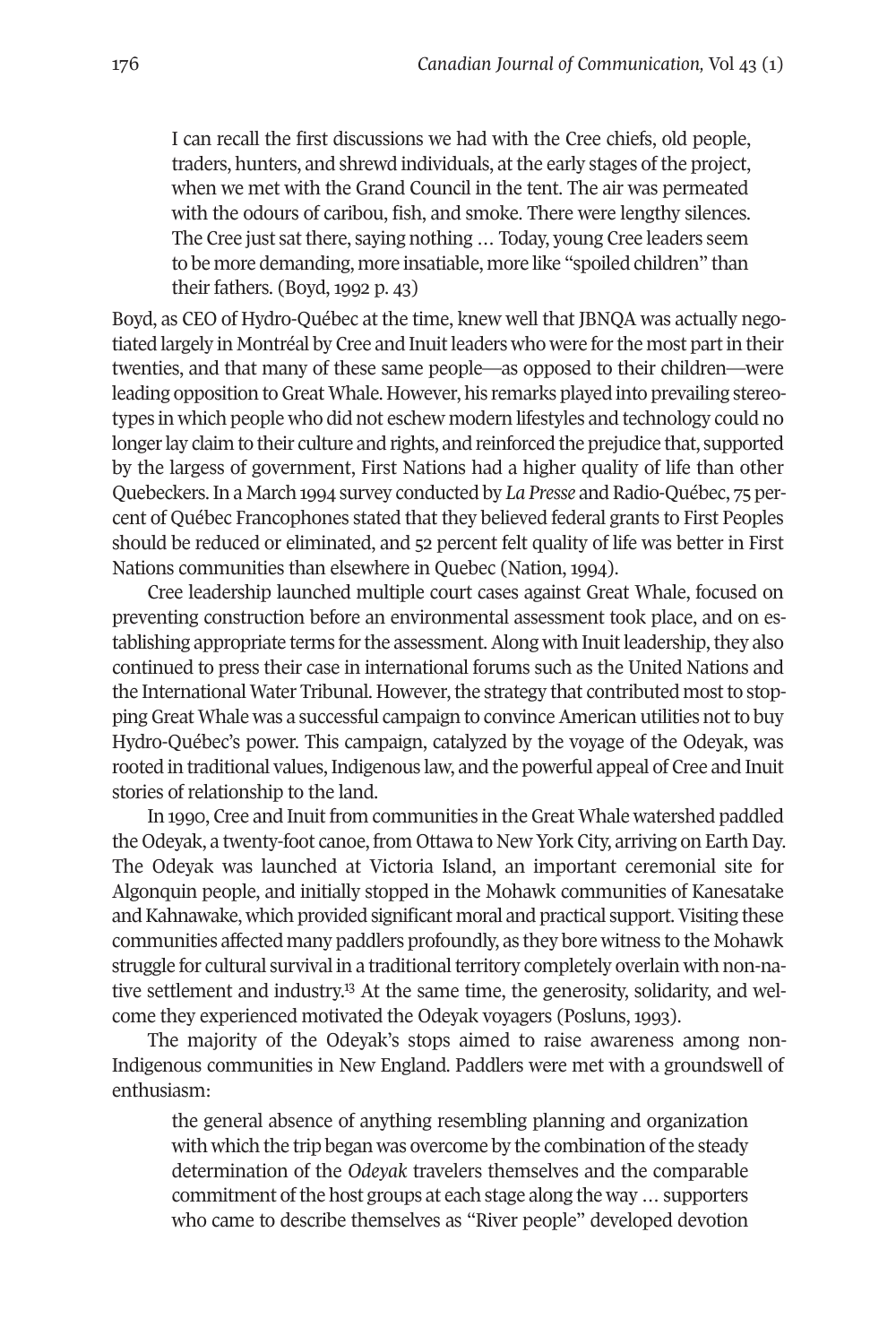to this issue born from years, and sometimes a lifetime, of viewing their own lives in relationship with the rivers' need for stewardship and healing. This devotion came from a personal identification with the world view expressed by the elders from Great Whale. In short, the sense of kinship between the *Odeyak* travelers and their hosts grew from a deep and long-standing connection. (Posluns, 1993, p. 128)

By telling their stories, and sharing meals and ceremonies with their hosts, Odeyak voyagers, in the manner of the Indigenous participants at the Mackenzie Valley Pipeline Inquiry, were able to powerfully convey something of their culture, worldview, and legal orders.

Major environmental groups including the National Audubon Society, the Natural ResourcesDefense Council,Greenpeace, and the Sierra Club, which published the Ban the Dams newsletter, provided resources, expertise, and publicity to the campaign. For example, conservation community actors contributed to full-page ads in the*New York Times*, lent legal expertise for battles about state environmental assessment legislation, and provided larger network support and structure to grassroots groups and coalitions. However, the turning of the tide against Hydro-Québec energy contracts came through state-by-state and community-by-community mobilizations led by grassroots volunteers, who were largely motivated through personal interactions with Cree and Inuit people and stories. Cree leadership often went down to America to speak and meet with elected officials, but usually at the request of their American allies whom the Cree trusted had the strategic knowledge and organizing power to most effectively plan local campaigns (Coon Come, 1992). Just two years after the Odeyak voyage, campaigners succeeded in getting the New York State Assembly to pass the Hoyt Bill, requiring New York to apply its own environmental assessment standards to energy purchased abroad. Several similar bills were proposed in other New England states.

More devastating to Hydro-Québec were efforts to cancel the utilities energy contracts and encourage divestment from Hydro-Québec bonds. The Student Environmental Action Coalition (SEAC) led divestment campaigns at several New England universities, including Dartmouth, Tufts, and the University of New Hampshire. More broadly, grassroots anti-James Bay project coalitions initiated public dialogues about the economic, social, and environmental costs of buying Hydro-Québec energy. Their economic modeling demonstrated that energy efficiency was a cheaper option than locking into contracts with Hydro-Québec, especially as an economic downturn and structural changes in the utility industry made previous demand and price forecasts unrealistically high. By 1994, when Québec Premier Jacques Parizeau announced the indefinite suspension of Great Whale, Hydro-Québec had secured only 332 MW of the 4,300 MW of new energy contracts it had forecastin 1991—a drop of 92 percentin just three years.

When New YorkGovernor Mario Cuomo cancelled a multibillion dollar agreement to purchase Hydro-Québec power for the next twenty years, Québec Energy Minister Lise Bacon condemned the involvement of Québec environmentalists and Indigenous people, insinuating that they were not true Quebeckers: "I blame them for discrediting Quebecers all over the world. Do you think a Quebecer can accept that? I don't think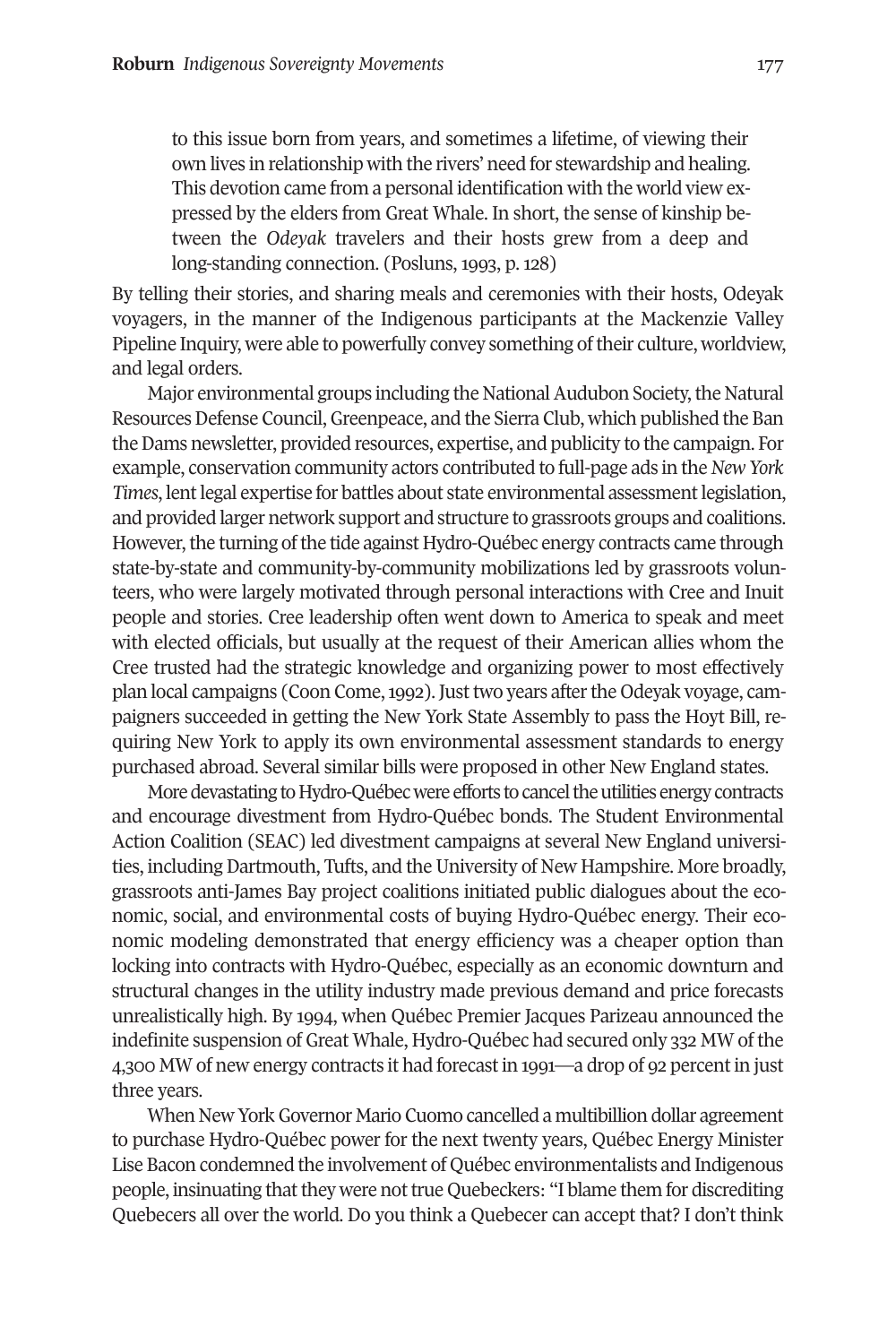so" (Bacon quoted in Posluns, 1993, p. 211). Yet if outwardly, through the mid-1990s, Québec's government remained hostile to Indigenous claims,<sup>14</sup> the cancelling of Great Whale marked a profound shift in Québec-Cree and Québec-Inuit relations. Cree and Inuit had demonstrated their power, sending a clear signal to both government and the business community that Québec's economic development would not proceed on their territories without their consent. In 2002, the governments of Québec and Canada, along with the Grand Council of the Cree, signed the Paix des Braves Agreement. Described in the preamble as a nation-to-nation agreement, the fifty-year agreement increases the powers and jurisdiction of Cree governance substantively beyond whatis provisioned in the JBNQA, and provides for Cree to share in the economic benefits of development, including through a promised \$3.5 billion in fees and royalties in exchange for resource exploitation (including new hydroelectric projects) on Cree territory.

For some Cree, the very foundations of such covenants are suspect. As Matthew Coon Come (1992) said of the JBQNA:

The Crees negotiated for rights to which we should have been entitled whether the James Bay project was built or not. Why should Indian people have to sign a land claim agreement to gain control over education of our children? (p. 165)

This concern was clearly voiced in the headline announcing the Paix des Braves Agreement in Principle in the Cree newspaper *The Nation*: "Saviours of Sellouts?" (Oblin, 2007). At the same time, as Grand Chief Coon Come (1994) has also described:

The JBNQA was an out of court settlement. We do not say that all our rights are within the agreement. We would never have signed an agreement that was going to encompass all our rights. We have international rights, we have basic fundamental human rights.

The signing of Paix des Braves speaks to the practical wisdom of this perspective; just as the Dene drew on their laws, oral history, and protocols of relationships in order to initiate modern treaty processes that redefined interpretations of Treaty 11, so too Cree and Inuit in Northern Québec got the best terms that they were able in 1975, knowing that they did not agree with all of the JBNQA's constraints and that they needed to renegotiate the treaty relationship over time as they were able to consolidate power and gain leverage with their treaty partners.

While by no means a panacea for the problems colonialism has visited upon the Cree nation, Paix Des Braves nevertheless resulted in vast improvement in education, health, economic prosperity, and self-determination in the affected communities. In 2017, following several further years of negotiation with the federal government, Cree communities in Northern Québec approved both a Cree constitution and a Cree Nation Governance Agreement, which significantly increases the autonomy of nine communities to collect taxes and create their own laws. In signing the Sanarrutik Agreement in 2002, Québec Inuit have taken a similar stepwise approach toward achieving a greater degree of control overtheirtraditionalterritories and eventual self-government across the region of Nunavik in the Northern third of the province.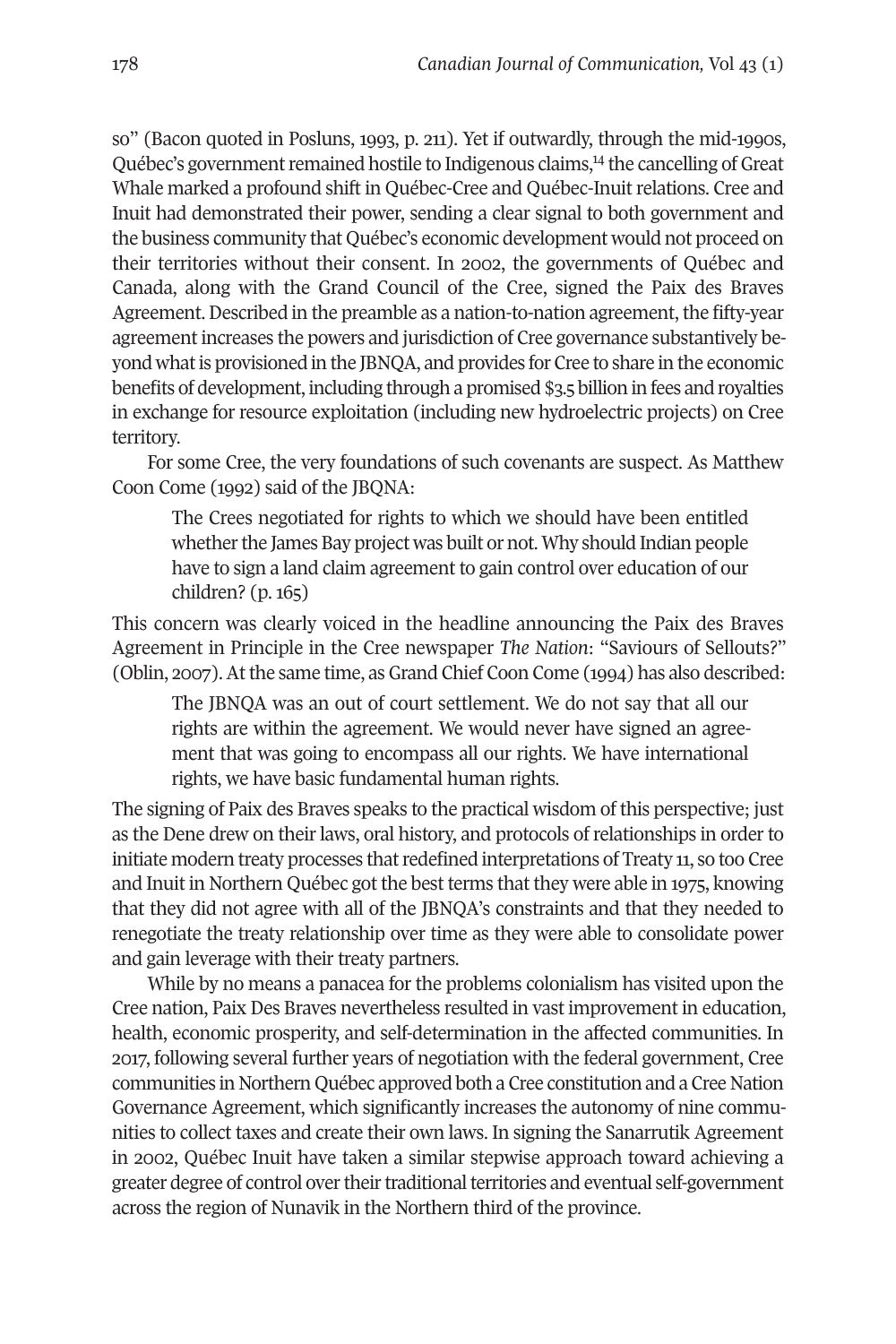### **Coastal First Nations and oil tanker traffic**

As other works devote considerable attention to debates about oil sands extraction and pipeline construction in Western Canada, and as it is difficult to offer a "long view" on a current and rapidly changing situation, this section takes up a narrower focus. It concentrates on the long-term ways that West Coast First Nations have built power to oppose oil tanker traffic through bringing a "thick description" of Indigenous lands, cultures, and legal orders to bear in public and government dialogues about coastal management. To do so, First Nations have extended their cultural and communicative power through building long-term relationships and collaborations with civil society. Many of these relationships originated before and extend beyond joint efforts to challenge energy infrastructure projects.

As Patricia Audette-Longo (2017) notes in the case of the National Energy Board hearings on the Enbridge Northern Gateway pipeline proposal, governments have deliberately restricted the interveners and admissible evidence forrecent pipeline review processes, excluding many key concerns of Indigenous legal orders and evacuating the potential of the processes to effectively address Indigenous concerns. While First Nations have pursued court cases to address these deficits, as most coastal First Nations do not have treaties, <sup>15</sup> and as proposed pipeline routes and particularly pipeline terminals impact millions of non-Indigenous people on lands largely governed by Canadian entities, coastal First Nations have worked in conjunction with civil society groups, and particularly the conservation community, to forward anti-pipeline stances.

In the late 1960s and early 1970s, energy issues, including Alaskan oil tanker traffic, were key rallying points for British Columbia's nascent environmental movement. By 1971, the efforts of tens of thousands of people in dozens of local groups, largely coordinated through the Society for Pollution and Environmental Control (SPEC), succeeded in pressuring the Trudeau government to adopt a policy banning oil tanker transit through West Coast waters. This citizen's movement had little Indigenous involvement; meaningful relationships between Indigenous communities and conservation groups began to form only during the 1980s "war in the woods" period, when government licensed and approved massive clear-cut logging operations were met with blockades and arrests. These mass actions became defining moments for both Indigenous nations and conservation groups.

Following the mass arrest of over 800 people in Clayoquot Sound, major conservation organizations realized they needed to move from valley-by-valley fights to a coordinated, proactive strategy to shift forestry and land-management regimes on an ecosystem scale. They entered into dialogue with coastal First Nations, setting in motion a decades-long process in which First Nations, whose negotiating power derives from theirlands and rights being largely unceded, and conservation community actors, who gained leverage through an extremely successful markets campaign boycotting products made from old-growth BC forests, negotiated with industry and government. The resulting Great Bear Rainforest Agreement (GBRA) governs resource development within much of BC's central and north coast.

As part of their efforts to support First Nation goals of economic self-determination, conservation groups took the lead in raising money for the \$120 million Coast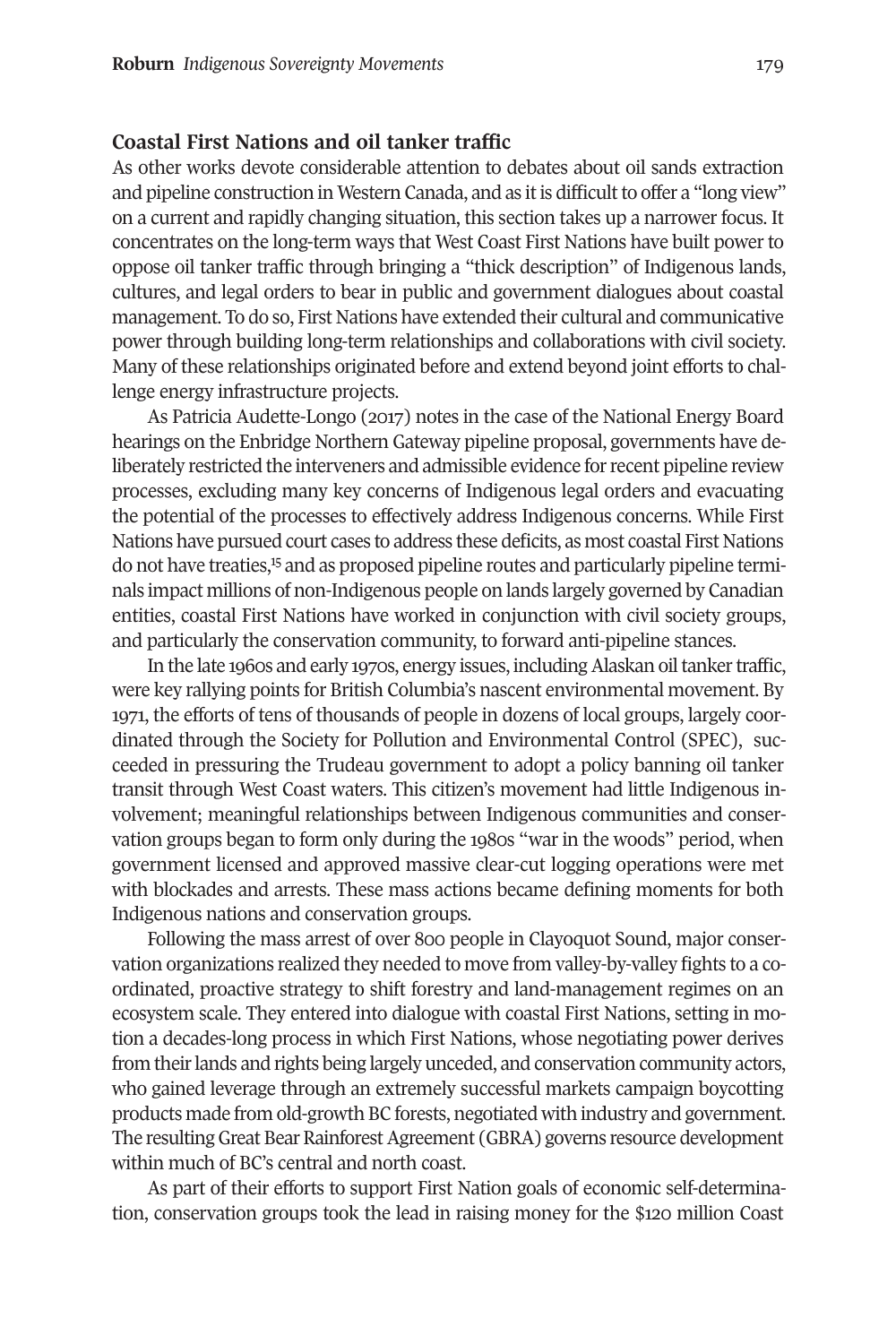Opportunities Fund. This fund supports both First Nations led economic development and First Nations governance capacity with respect to resource management. At the same time, the conservation community provided funding, logistical, and administrative support for coastal First Nations initiatives to strengthen collective stewardship of their territories. For example, the David Suzuki Foundation was instrumental in incubating the Coastal First Nations Turning Point Initiative (now the Coastal First Nations Great Bear Initiative), while the Sierra Club of BC hosted a staff position that supported the Coastal Guardian Watchmen Network (which linked and provided training and support to individual Guardian Watchmen programs) until the network was able to branch out on its own. Conservation funders have also provided money and administrative support for coastal First Nations to bring the University of Victoria's Indigenous Law Research Unit into communities to lead workshop processes on the recovery and resurgence of Indigenous law.

While, as Lynne Davis (2011, 2009) describes, First Nation and conservation community relationships are not without frictions, such actions, as well as the day-to-day processes of working together and developing personal relationships, have created effective partnerships and alliances. These in turn have fostered further projects and relationships that extend both the practice of First Nations lifeways and legal orders, and cross-cultural understandings of them. Coastal First Nations are deeply involved in research projects affiliated with the Hakai Institute, which supports researchers from dozens of universities to do long-term ecological and social research at remote locations in coastal BC. The Pull Together campaign, initiated by the Sierra Club of BC through the Raven's Trust, has raised hundreds of thousands of dollars to support First Nations legal challenges to the Enbridge and Kinder Morgan pipeline projects. Earlier this year, the federal government announced \$25 million in funding to support creating a pan-Canadian network supporting Indigenous Guardian Watchmen programs.

By increasing their practical capacity to steward their territories, including through gathering Indigenous knowledge and detailed applied information about local ecosystems, Coastal First Nations have grown their presence and power in government planning processes, such as the recently completed Marine Planning Partnership for the North Pacific Coast (MaPP) plans, co-led by the BC government and seventeen Coastal First Nations. First Nations perspectives are gaining fuller expression not only in such plans but also in the wider culture of all stakeholders involved in such plans. <sup>16</sup> At the same time, partners ranging from *Hakai* magazine to educational institutions (such as the University of Victoria law school Indigenous Law Research Unit or the Clam Gardens network) to conservation community actors and grassroots activists have further served to disseminate First Nations knowledge, culture, and perspectives on marine management to a broad swathe of civil society in British Columbia. As the fight against the Kinder Morgan pipeline moves out of the regulatory phase and into the courts, the street (through protests and blockades), and the ballot box (with the Green Party now holding the balance of power in the BC Legislature), Coastal First Nations' opposition to tanker traffic is bolstered by the presence of elements of First Nations legal orders across civil society, and by the increased awareness British Columbians have of the richness of the coastal marine environment, which could be jeopardized by an oil spill.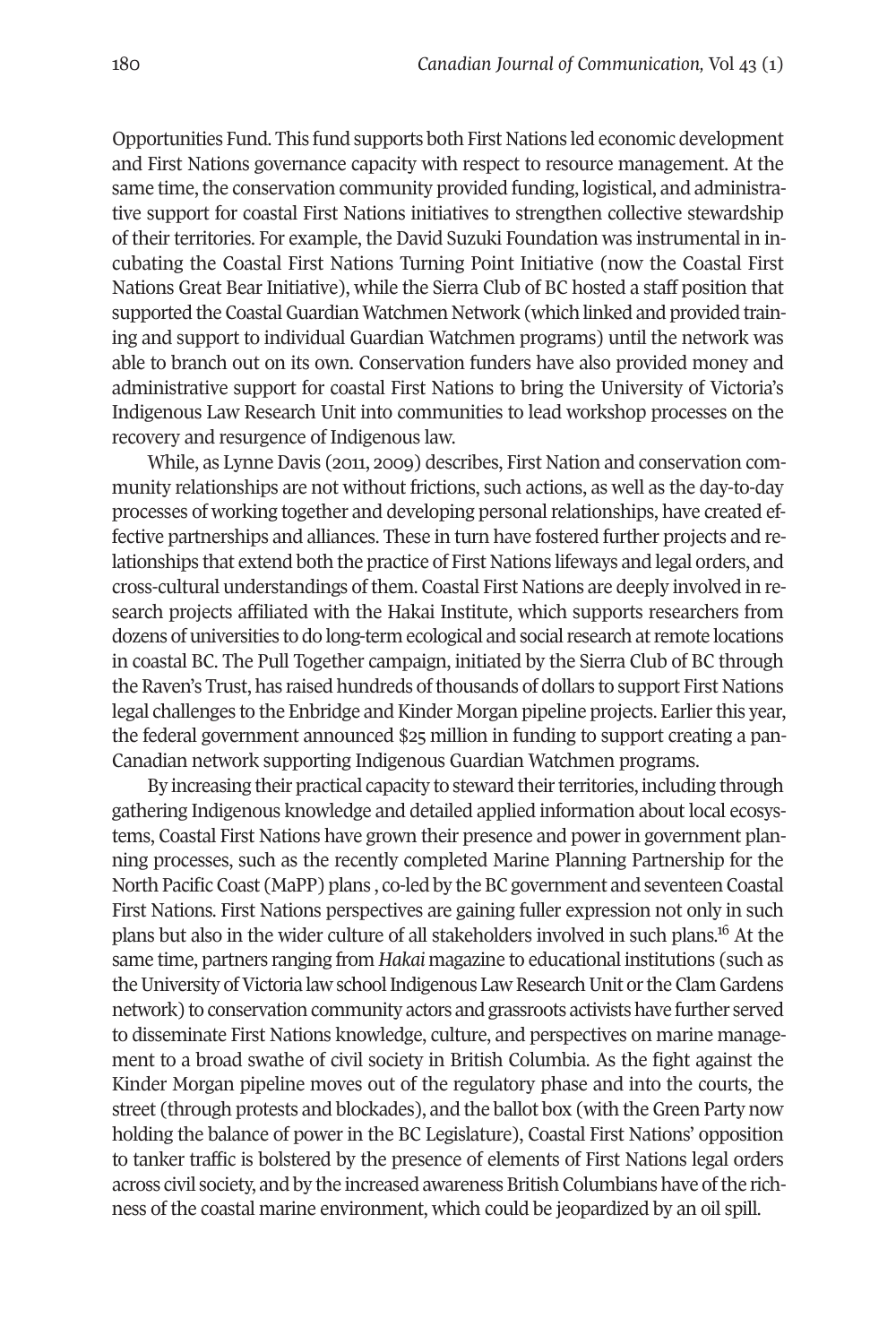## **Conclusion**

Even in the direst of situations, as in the 1970s when Cree and Inuit were effectively shut out not only of government decision-making but also a public sphere animated by the zeitgeist of "Maîtres chez nous," Indigenous nations have worked creatively and consistently to inflect decision-making concerning both the energy infrastructure, and the forms of governance that support it. Often it is a long and roundabout road; where governments shut down or shut out Indigenous viewpoints, Nations have gained influence indirectly, through impacting relationships with a government's trading partners (as the Cree and Inuit have done by curtailing Hydro-Québec contracts in New England), or by building support among constituencies of voters who elect that government (as is the case with the recent British Columbia elections, where the Green Party, which explicitly opposes pipelines, holds the balance of power). As the Mackenzie Valley Pipeline Inquiry illustrated so clearly in the 1970s, what is at stake for Indigenous communities in reviewing pipeline right-of-ways, hydroelectric infrastructure, or oil tanker traffic, is not just the energy project but issues of governance, stewardship, community and ecosystem health, and cultural resurgence. Since that time, First Nations and Inuit in Canada have drawn on their legal orders to consistently and creatively challenge not only energy megaprojects but also the settler-colonial worldviews and governance arrangements behind them. Slowly but surely, these contestations have diminished the power of conventional energy grids, and the powerrelations they uphold, instead energizing trajectories of Indigenous sovereignty and nationhood.

#### <span id="page-14-0"></span>**Notes**

1. The MVPI is referred to colloquially, especially in the North, as the Berger Inquiry, after Justice Thomas Berger.

2. While the focus here is on engagement with the territorial and federal government, the Dene resurgence had a strong local element, with the flourishing of a number of community level groups such as "school societies" that actively worked to grow Dene participation and control of their children's education.

3. Borrows (2010), Mills (2016), and Cruikshank (1998) further explore the working of Indigenous stories as tools to "think with."

4. Clifford (2016) illustrates these principles through discussing how a fuel spill could cause spiritual harm by rendering the cleansing waters of a river impure, impacting all the creatures in the watershed and upsetting the balance that members of his community help to maintain through conducting bathing ceremonies at particular places where important ancestors have been changed into features on the land that remind people of right ways to live.

<span id="page-14-1"></span>5. Keith Basso (1996) explores this kind of cosmology in detail in the case of Apache people, who speak an Athapascan language group, as do Gwich'in and Dene people.

6. In the early to mid-1970s, shortwave CBC Northern service radio stations had the highest percentage of CBC Indigenous language programming, hovering between 15 and 20 percent (Mayes,1972). The television service produced only ten minutes per week of local Northern content in any language (Roth, 2005).

<span id="page-14-2"></span>7. The NFB film *Fort Good Hope* (1977) documented Inquiry hearings at Fort Good Hope, while Nishihata's film *Inquiry* (1977) won a Canadian Film Award in 1977 for best documentary of over 60 minutes duration.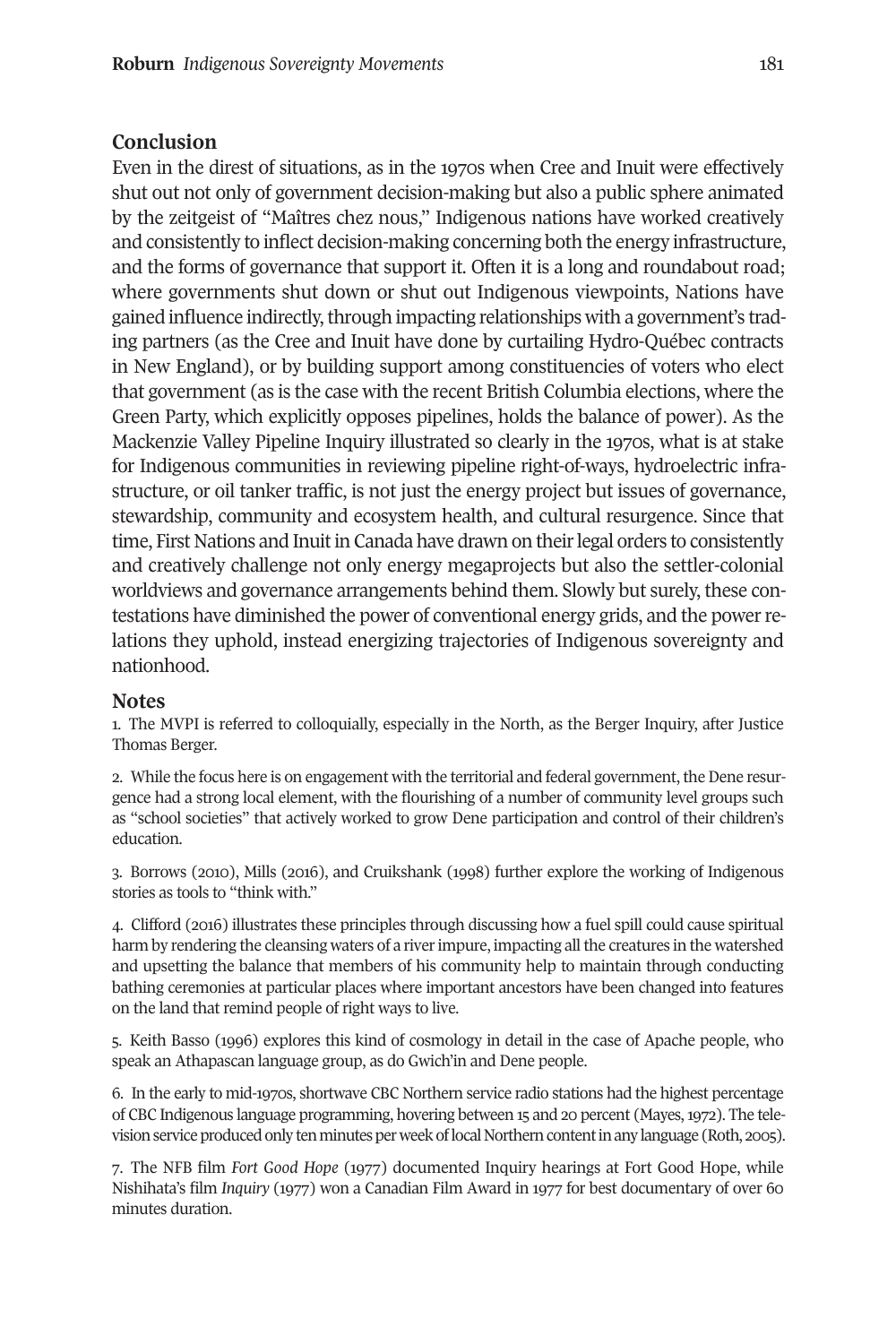8. Inuvialuit filmmaker Dennis Allen's *CBQM* (2009), about the community radio station in Fort McPherson, makes these points eloquently.

9. Making the hearings into a huge public spectacle was a strategic move on Berger's part to ensure that the government did not do an end-run around his recommendations. As Page (1986) describes, from the outset of hearings there were doubts as to whether the government would wait for the Berger report to make a decision on the pipeline proposals.

10. See, for example, Abel (2005), Julia Christensen and Miriam Grant (2007), and the testimonials in the present day of Inquiry participants that are included in the *Inquiry* exhibit.

11. The MVPI provided the impetus for land claims and self-government negotiations. The very first signed agreement, the Inuvialuit Final Agreement, addressed stewardship of the Porcupine caribou herd, which winters in the Peel watershed. The agreement mandated the creation of the consensus-based Porcupine Caribou Management Board, which includes federal, territorial, and NWT and Yukon First Nation and Inuvialuit representatives. The herd is one of only two barren ground caribou herds not in decline (WWF-Canada, 2017).

12. Québécois youth bucked this trend; in 1992 Environment Jeunesse conducted a referendum in thirty-seven Québec CEGEPs and universities in which 75 percent of students favoured a moratorium on new energy megaprojects (Dunsky,1994). For more information on Hydro's role in the Québec engineering economy, see Martha Langford and Chris Debresson (1992).

13. A few short weeks after the end of the Odeyak voyage, this struggle erupted into the Oka crisis. The crisis reverberated through Québec Cree and Inuit communities, and made the fight against Great Whale more difficult due to the inflamed climate ofracism and hostility toward Indigenous people in Québec.

14. This lead-up to the 1995 Québec referendum on sovereignty was a particularly tricky time for Indigenous-state relations in Québec, as many Indigenous communities argued that they had an independent right to decide whether or not to secede from Canada, and a simple majority vote by Quebeckers was insufficient to determine sovereignty issues in their traditional territories.

15. And thus traditional lands are not under their jurisdiction in defined ways within the Canadian legal system. Many Coastal First Nations are not seeking treaty arrangements that share jurisdiction with Canada. For example in greeting NEB Northern Gateway hearings in Old Masset, Haida Chief Allan Wilson positioned the Haida as hosts, explaining "No other nation can lay claim to HaidaGwaii."

16. A good example is the Canadian Coast Guard's decision in the fall of 2016 to co-host, along with the Heiltsuk government, a traditional feast in Bella Bella to acknowledge the pivotal role of Heiltsuk community members in the response to the Nathan E. Stewart shipwreck and fuel spill.

### **Websites**

*Canadian Broadcasting Corporation,* <http://www.cbc.ca/> *Edmonton Journal,* <http://edmontonjournal.com/> *The Globe and Mail,* <https://theglobeandmail.com/> *Hakai Magazine,* [https://www.hakaimagazine.com/](https://www.hakaimagazine.com) *Montreal Gazette,* <http://montrealgazette.com/> *New York Times,* <https://www.nytimes.com/>

## **References**

Abel,KerryM. (2005).*Drumsongs:GlimpsesofDenehistory*.Montréal,QC:McGill-Queen'sUniversityPress. Audette-Longo, Patricia. (2017). Prayers on the record: Mobilizing indigenous futures and discourses of spirituality in Canada's pipeline hearings. *Resilience: A Journal of the Environmental Humanities, 4*(2-3), 66–93.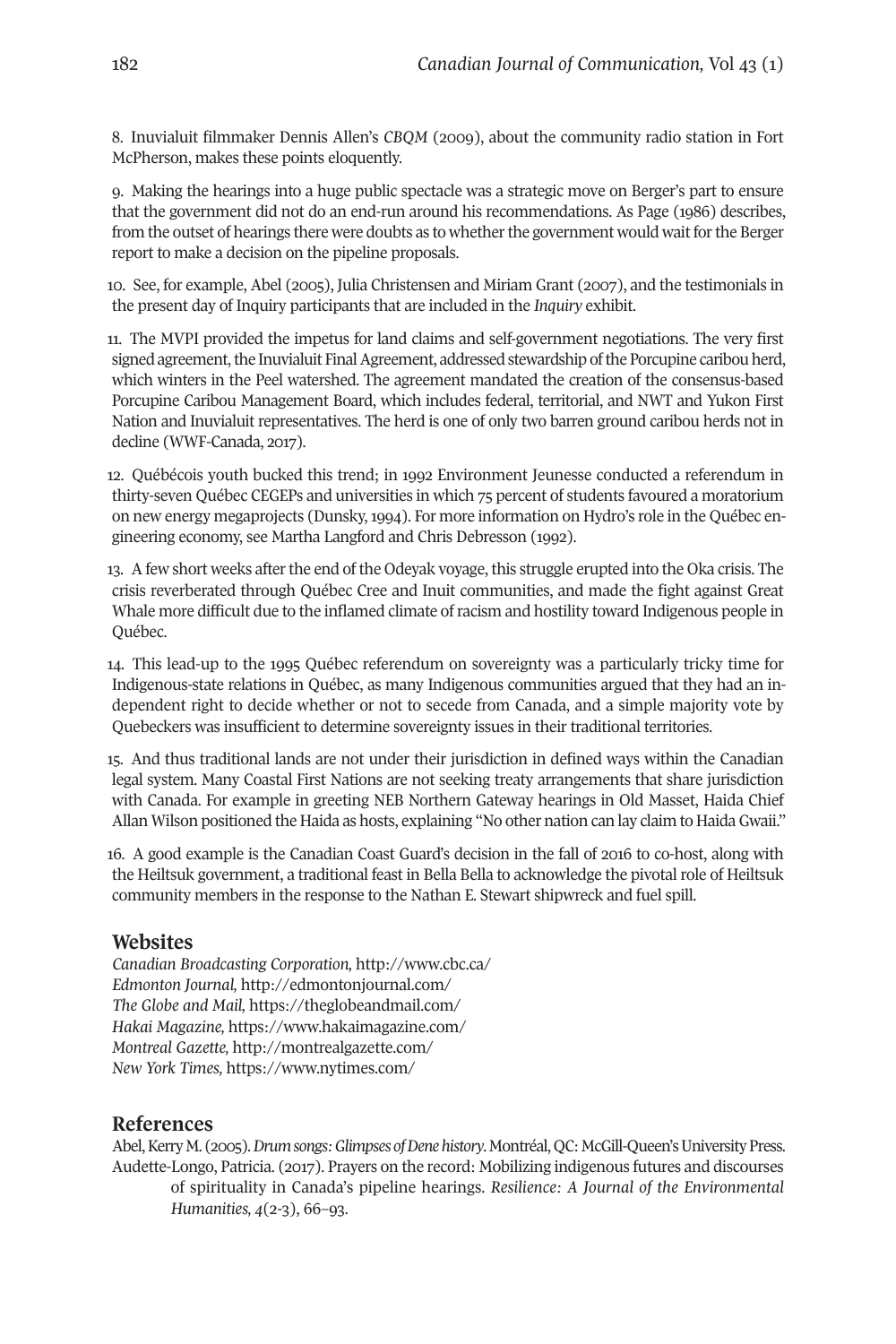- Basso, Keith H. (1996). *Wisdom sits in places: Landscape and language among the Western Apache*. Albuquerque, NM: University of New Mexico Press.
- Berger, Thomas R. (1988). *Northern frontier northern homeland: The report of the Mackenzie Valley pipeline inquiry*. Toronto, ON: Douglas & McIntyre.
- Berger, Thomas R. (2014, September 8). *40 Years afterthe Mackenzie Pipeline Inquiry.* Under Western Skies 2014. Calgary, AB: Keynote Lecture.
- Borrows, John. (2010). *Canada's indigenous constitution*. Toronto, ON: University of Toronto Press.
- Boyd, Robert A. (1976). Le Nord Quebeçois, un empire deux fois grand comme la France. *Forces*. Montréal, QC: Societé d'édition de la revue Forces (vols 34–35).
- Boyd, Robert A. (1992). For as long as rain and snow fall over James Bay. Montréal, QC: Societé d'édition de la revue Forces (vol 97).
- Christensen, Julia, & Grant, Miriam. (2007) How political change paved the way for indigenous knowledge: The Mackenzie Valley Resource Management Act. *Arctic*, *60*(2), 115–123.
- Clifford, Robert YELKÁTTE. (2016). WSÁNEĆ Legal Theory and the Fuel Spill at SELEKTEL-(Goldstream River). *McGill Law Journal, 61*(4), 755–793.
- Coon Come, Matthew. (1992). Different laws for different people. In Morrison, A. (2014). *Justice for Natives: Searching for common ground*. Montréal: McGill-Queen's University Press.
- Coon Come, Matthew. (1994, March 19). Personal interview. Montréal, QC.
- Craik, Brian. (2008). Governance and hydro development in Quebec and Manitoba. In M. Thibault & S.M. Hoffman (Eds.), *Power struggles: Hydro development and First Nations in Manitoba and Quebec* (pp. 281–298). Winnipeg, MB: University of Manitoba Press.
- Cruikshank, Julie. (1998). *The social life of stories*. Vancouver, BC: UBC Press.
- Davis, Lynne. (2009). The high stakes of protecting indigenous homelands: Coastal First Nations' turning point initiative and environmental groups on the B.C. west coast. *International Journal of Canadian Studies / Revue internationale d'etudes canadiennes*, *39-40*, 137–159.
- Davis, Lynne. (2011, Winter). Home or global treasure? Understanding relationships between the Heiltsuk Nation and environmentalists. *BC Studies*, *171*, 9–36.
- Department of Indian Affairs. (1969). *Statement of the Government of Canada on Indian policy*. Ottawa. Government of Canada.
- Diamond, Billy. (1981, March 26). Testimony of Billy Diamond. Proceedings: House of Commons Standing Committee on Indian Affairs and Northern Development. Government of Canada, 1980-83, vol. 1.
- Dunsky, Phil. (1994, April 11). *Personal interview.* Montréal, QC.
- Dupuis, Renée. (2008). Should the James Bay and Northern Quebec agreement serve as a model agreement for other First Nations? In M. Thibault & S.M. Hoffman (Eds.), *Power struggles: Hydro development and First Nations in Manitoba and Quebec* (pp. 215–226). Winnipeg, MB: University of Manitoba Press.
- Gray, Mackenzie. (2014, January 30). Interactive exhibit explores pipeline inquiry. *Thefulcrum.ca.*URL: <http://thefulcrum.ca/arts/interactive-exhibit-explores-pipeline-inquiry/> [May 29, 2017].
- Langford, Martha Whitney, & Debresson, Chris. (1992). The role of Hydro Quebec in the rise of consulting engineering in Montreal 1944–1992: An essay in oral history and company genealogy. *Scientia Canadensis, 161,* 76–108.
- Martin, Thibault. (2008) The end of an era in Quebec: The Great Whale project and the Inuit of Kuujjuarapik and the Umiujaq. In M. Thibault & S.M. Hoffman (Eds.), *Power struggles: Hydro development and First Nationsin Manitoba and Quebec* (pp. 227–254). Winnipeg, MB: University of Manitoba Press.
- Mayes, Robert G. (1972). *Mass communication and Eskimo adaptation in the Canadian Arctic* [Unpublished dissertation]. Montréal, QC: McGill University.
- Mills, Aaron. (2016). The lifeworlds of law: On revitalizing Indigenous legal orders today. *McGill Law Journal, 61*(4), 847–884.
- Natives better off, believe Francophones. (1994, March 19). *The Nation*. Montréal, QC: Beesum Communication. URL: [http://www.nationnewsarchives.ca/article/natives-better-off-be](http://www.nationnewsarchives.ca/article/natives-better-off-believe-francophones)[lieve-francophones/](http://www.nationnewsarchives.ca/article/natives-better-off-believe-francophones) [May 29, 2017].